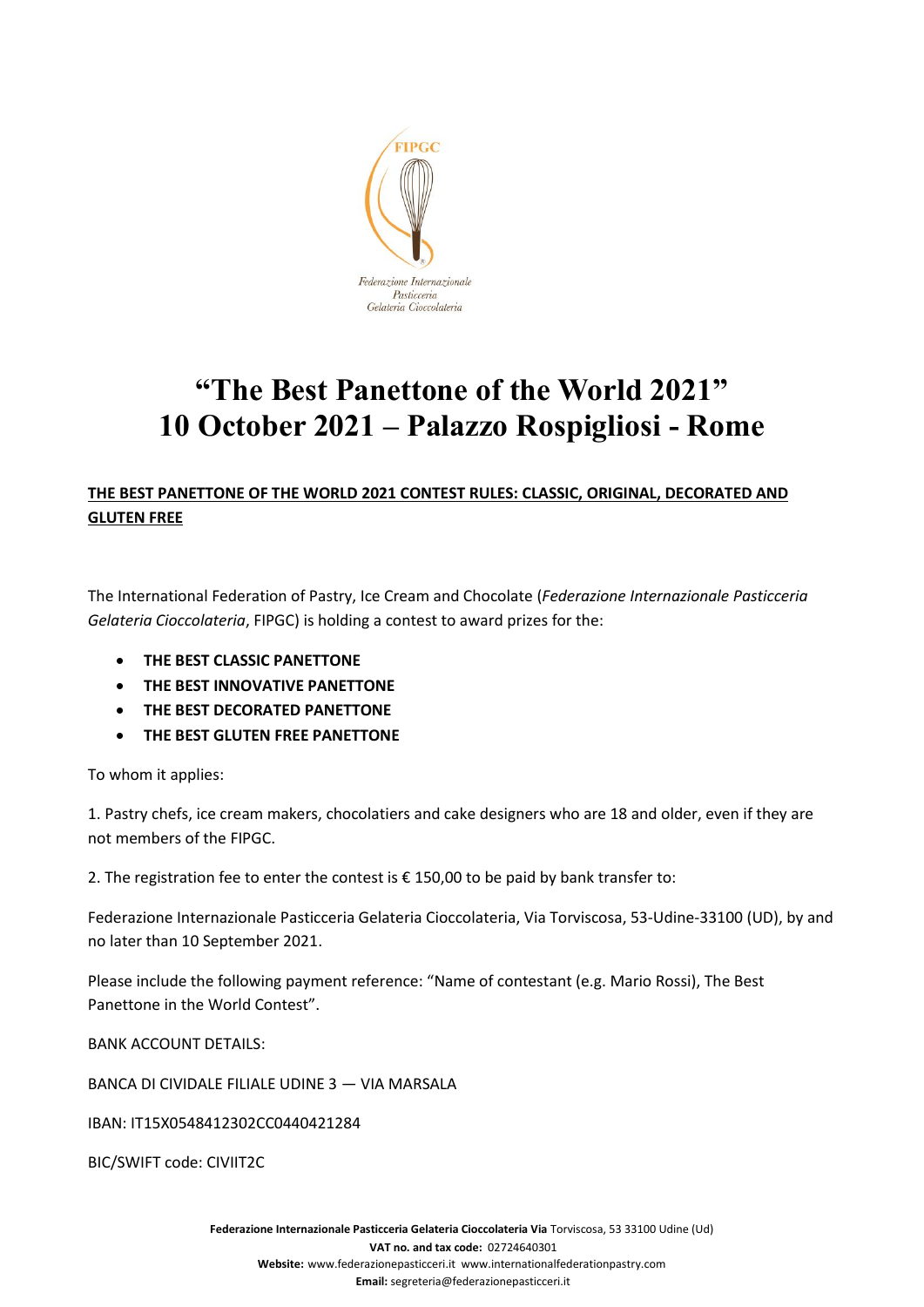3. Entry forms (please see the form attached to these rules) must be sent to the FIPGC National Secretary at the following email address [segreteria@federazionepasticceri.it](mailto:segreteria@federazionepasticceri.it) no later than 10 September 2021.

Contestants must arrange delivery of the products to the following address: **Italian Chef Academy – Via Decio Filipponi, 15 - 00135 Roma (RM)** within 7 October 2021

# **Each entry fee allows each contestant to compete in one category.**

For more information, please contact the Lazio FIPGC Delegation, [fipgclazio1@gmail.com](mailto:fipgclazio1@gmail.com) – **Mrs Claudia Mosca, telephone: +393389508094**.

Contestants can compete in one of the following categories:

- 1) THE BEST CLASSIC PANETTONE 2021
- 2) THE BEST INNOVATIVE PANETTONE 2021
- 3) THE BEST DECORATED PANETTONE 2021
- 4) THE BEST GLUTEN FREE PANETTONE 2021

The contest for the three categories will take place as follows:

## **"THE BEST CLASSIC PANETTONE 2021" (with candied fruit, raisins and citron)**

Contestants must submit n. 2 identical panettone each weighing 1 kg.

Panettone must be sent by courier. The panettone must be presented only with plastic wrapping and must indicate the contestant's name and contest category. **If no name or category is indicated on the panettone, it will be disqualified.**

The jury will judge the following aspects: aroma, cut, preparation, flavour, sponginess and texture.

If contestants are registered with the Federation, they must wear the official FIPGC uniform, black trousers and black shoes. Contestants who are not members of the Federation must wear a white jacket with no other logos except that of their pastry shop, black trousers and black shoes.

Each contestant must prepare n. 5 presentation brochures containing a complete recipe with quantities and descriptions.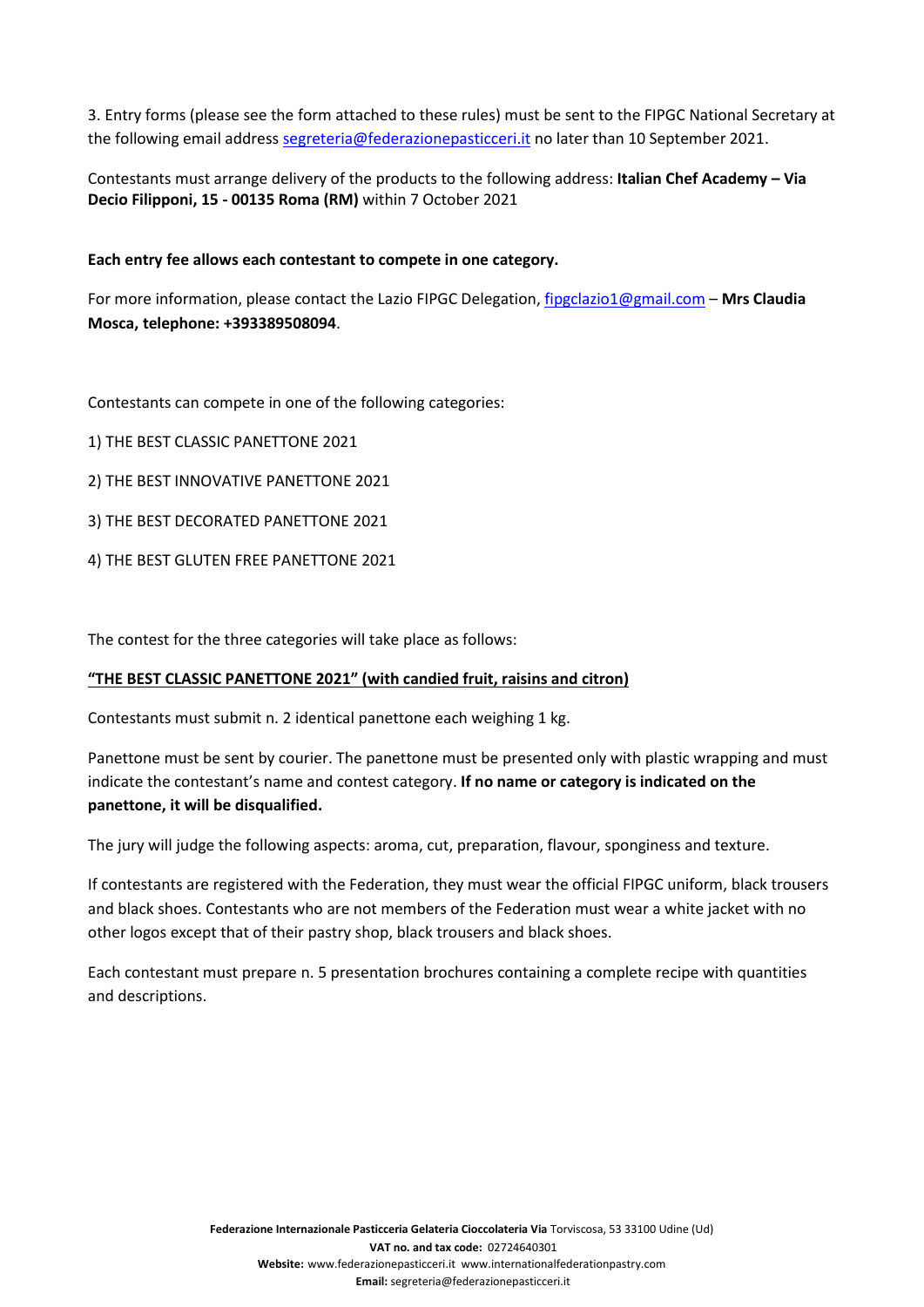# **"THE BEST INNOVATIVE PANETTONE 2021" ("original" in terms of flavour, ingredients, and/or baking method or technical originality)**

Contestants must submit n. 2 identical panettone each weighing 1 kg.

Panettone must be sent by courier. The panettone must be presented only with plastic wrapping and must indicate the contestant's name and contest category. **If no name or category is indicated on the panettone, it will be disqualified.**

The jury will judge the following aspects: aroma, cut, preparation, flavour, sponginess and texture.

If contestants are registered with the Federation, they must wear the official FIPGC uniform, black trousers and black shoes. Contestants who are not members of the Federation must wear a white jacket with no other logos except that of their pastry shop, black trousers and black shoes.

Each contestant must prepare n. 5 presentation brochures containing a complete recipe with quantities and descriptions.

# **"THE BEST DECORATED PANETTONE 2021"**

Contestants must submit n. 1 decorated panettone (tray diameter cannot exceed 40cm; height can vary).

# Panettone must be brought already prepared at 11 am on 10 October 2021 to the location of the venue: **IL CENTRO CONGRESSI DI "PALAZZO ROSPIGLIOSI" VIA VENTIQUATTRO MAGGIO, 43**

The panettone must be presented only with plastic wrapping and must indicate the contestant's name and contest category. **If no name or category is indicated on the panettone, it will be disqualified.**

Contestants must present "panettone with original decorations" (that have not appeared at other events, competitions, etc.). Any panettone not meeting these conditions risk being disqualified, also on a retroactive basis.

Contestants may choose a theme of their choice.

All techniques allowed in cake design competitions are allowed.

The panettone will be judged based on its appearance, the difficulty of the techniques employed, and clean work.

If contestants are registered with the Federation, they must wear the official FIPGC uniform, black trousers and black shoes. Contestants who are not members of the Federation must wear a white jacket with no other logos except that of their pastry shop, black trousers and black shoes.

Each contestant must prepare n. 5 presentation brochures containing a complete recipe with quantities and descriptions.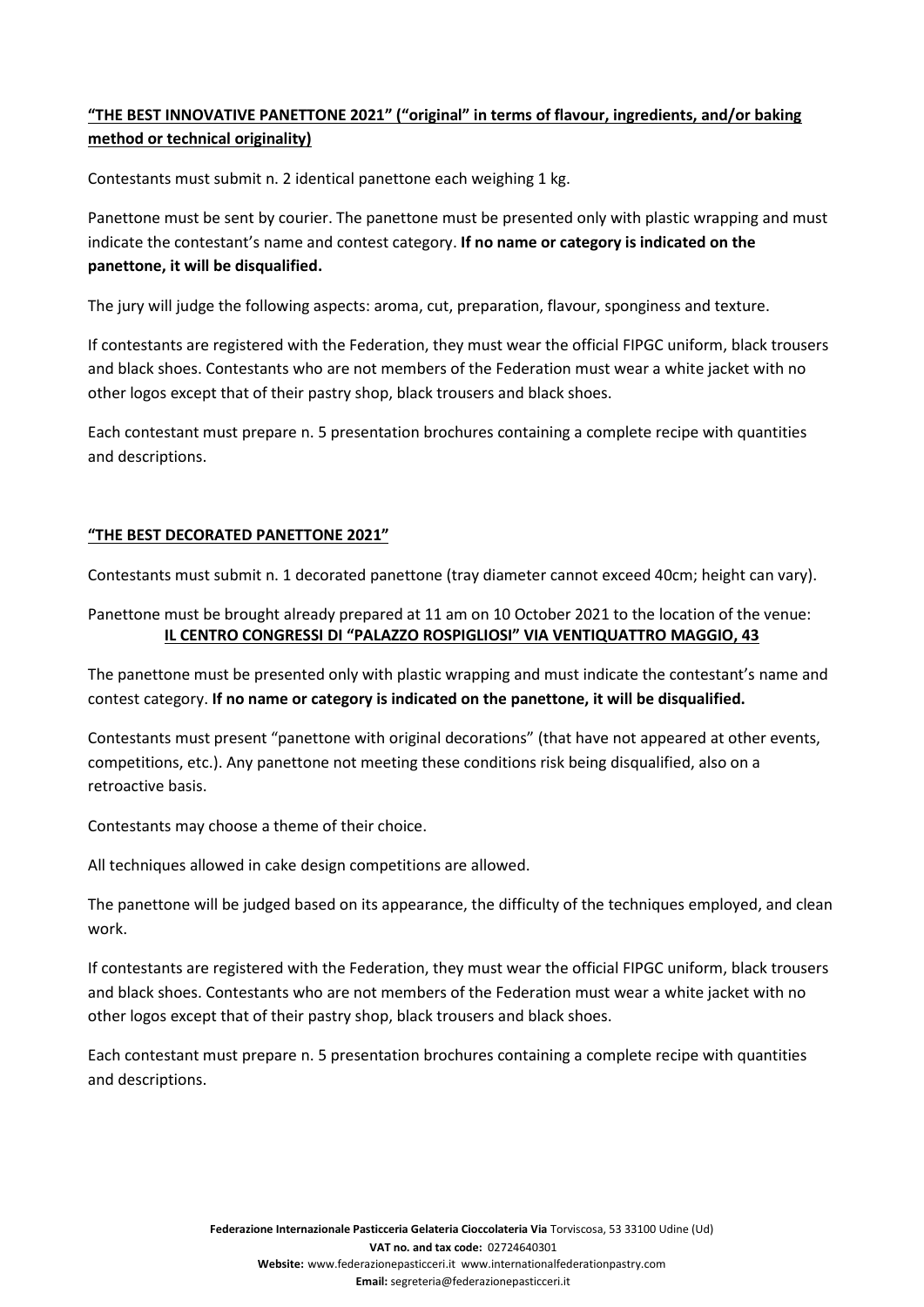# **"THE BEST GLUTEN FREE PANETTONE 2021" (with candied fruit, raisins and citron)**

Contestants must submit n. 2 identical panettone each weighing 0,500 kg.

Panettone must be sent by courier. The panettone must be presented only with plastic wrapping and must indicate the contestant's name and contest category. **If no name or category is indicated on the panettone, it will be disqualified.**

The jury will judge the following aspects: aroma, cut, preparation, flavour, sponginess and texture.

If contestants are registered with the Federation, they must wear the official FIPGC uniform, black trousers and black shoes. Contestants who are not members of the Federation must wear a white jacket with no other logos except that of their pastry shop, black trousers and black shoes.

Each contestant must prepare n. 5 presentation brochures containing a complete recipe with quantities

and descriptions, specifying the type of flour/starch used with relative composition.

## **Organization and Jury**

The organization reserves the right to modify the competition rules. Anything not described or specified will be at the contestant's discretion.

The jury will be made up of professionals who are part of the FIPGC "Excellence Team".

# **The top three contestants from each category will be awarded a certificate of merit and a medal assigned based on points as follows:**

- BRONZE = 71–80 points;
- SILVER = 81–90 points;
- GOLD = 91–100 points.

**All contestants will receive a certificate attesting their participation in the "THE BEST PANETTONE OF THE WORLD 2021" contest.**

## **THE AWARDS CEREMONY WILL BE HELD ON 10 OCTOBER 2021 AT 1 P.M.**

## **CENTRO CONGRESSI DI "PALAZZO ROSPIGLIOSI" VIA VENTIQUATTRO MAGGIO, 43 Rome**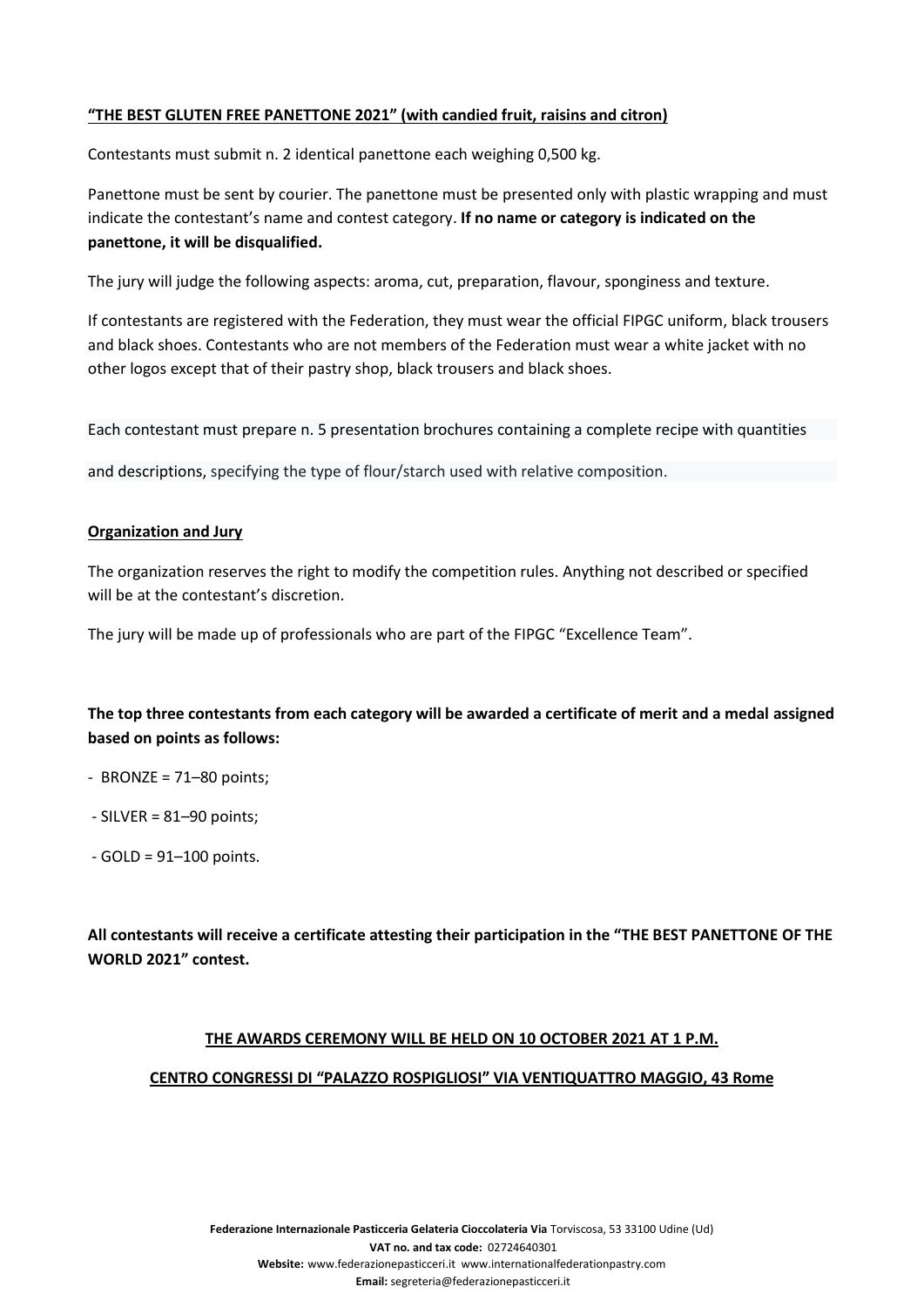Contestants accept all conditions set out in these rules and discharge the organisation and the FIPGC from any liability for damage caused by third parties. Once contestants are admitted to the competition, they grant the organisers the right to use their photos, videos and the desserts prepared for advertising purposes and for any related purposes and communications, hereby waiving any claims for damages, reimbursement of expenses, or payment of any sums in general.

# **Contestants agree to be bound by the jury's decisions.**

\_\_\_\_\_\_\_\_\_\_\_\_\_\_\_\_\_\_\_\_\_\_\_\_\_\_\_\_\_\_\_\_\_

After the event, contestants may not make derogatory or negative comments on social or other media. The Federation reserves the right to take legal action against those who act improperly. ARTICLE 595, PARAGRAPH 3 OF THE ITALIAN PENAL CODE. Contestants authorise the organisers as well as individuals delegated by them to process their data/the company's data, only as regards the contest, and current and future advertising for it, which they have expressly agreed to compete in, pursuant to and for the purposes of Legislative Decree No. 196/2003. The event will be followed on/publicised by important media, sector magazines, newspapers and on television.

Signature:

**Federazione Internazionale Pasticceria Gelateria Cioccolateria Via** Torviscosa, 53 33100 Udine (Ud) **VAT no. and tax code:** 02724640301 **Website:** www.federazionepasticceri.it www.internationalfederationpastry.com **Email:** segreteria@federazionepasticceri.it